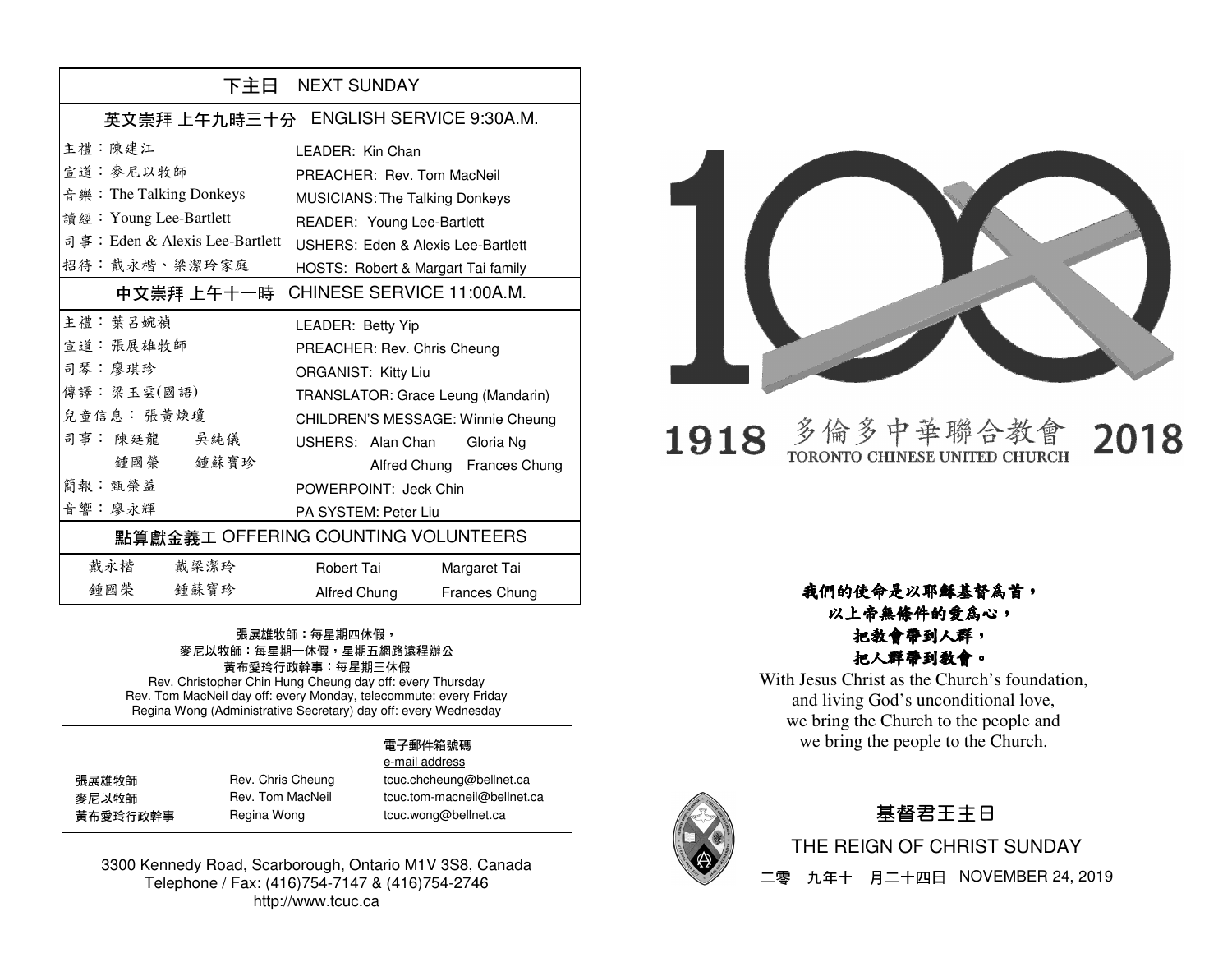#### ENGLISH WORSHIP SERVICE 9:30AM

#### GATHERING AND PRAISE

GATHERING MUSIC

LIGHTING THE CHRIST CANDLE

INVITATION TO WORSHIP David Sparks, Prayers to Share: Year C, 195.

Christ reigns! Christ reigns to open our hearts with thanksgiving.Christ reigns! Christ reigns to bring us together in fellowship. Christ reigns! Christ reigns to deepen our prayers and enliven our praise. Christ reigns! Christ reigns to put out faith into practice. Reign over our hearts and minds and actions, Christ Jesus.

#### PRAYER OF APPROACH

Gracious God of all time, who ordered the world with mere words, journeys with us each day, and will be there in the last days:

give us joyous hearts so that we may celebrate the coming reign of your Son, Jesus Christ; that we may do His work in the world; that we might make Your kingdom a reality. We ask in the name of the Holy Spirit. Amen.

SONGS OF PRAISE & FAITH: "Awaken the Dawn" & "Scandal of Grace"

PASSING OF THE PEACE We greet one another in Jesus' name saying "the Peace of God be with you".

RESPONSIVE READING: Luke 1: 68-79 (VU 900)

OFFERTORY MUSICOffering of our life and work is received during the music.

OFFERTORY PRAYER DAVID BONID Sparks, Prayers to Share: Year C, 197.

Transform our gifts, O God! May they preach the good news.

May they comfort the distressed.

May they stand beside the bereaved.

May they provide water in the desert, and light in the dark places.

Transform our gifts, O God, and bless those who bring them to life. Amen.

#### LISTENING TO THE WORD

SCRIPTURE READING: Ecclesiastes 3:1-8 (The Message) In this famous passage, the author tells their listeners about 'right times' to do things. How does this relate to our worship?

CHILDREN'S TIME: "Circle of the Church Year" Afterwards, the children are invited to continue their worship in room 1, basement

SCRIPTURE READING: Colossians 1:11-20 (NRSV) In the opening to his letter, the evangelist describes who Jesus was, and what he came to accomplish. But what does that mean for the Colossians, and for us today?

SERMON: "Disciples Follow Christ"

SONG OF FAITH: MV 145 "Draw the Circle Wide"

#### SENDING OUT TO LIVE THE WORD

PRAYERS FOR THE COMMUNITY & LORD'S PRAYER

ANNOUNCEMENTS (see also pp. 6-8)

SONG OF PRAISE: "Worthy is the Lamb"

COMMISSIONING & BLESSING David Sparks, Prayers to Share: Year C, 197. Go from this place to proclaim the Rule of Christ! In the midst of self-serving, we will proclaim generosity; in the midst of prejudice, we will proclaim acceptance; in the midst of loss, we will proclaim a ray of hope; in the midst of tangled values, we will proclaim the Living Word.Go into the world, to proclaim the Rule of Christ! Where abuse goes unchecked, we will proclaim action; where suffering is found, we will proclaim a healing peace; where sin and guilt drag people down, we will proclaim forgiveness; where wealth and privilege meet poverty and powerlessness; we will proclaim justice and faith sharing. Amen.

#### AMENAfter the sung "Amen" we take a few moments of quiet

We thank everyone who shared their ministries in worship today LEADER: Samuel Yoon PREACHER: Rev'd Tom MacNeil MUSICIANS: The Talking Donkeys READER: Karstein Yip USHER: Evan Yoon, Caitlyn Yoon HOSTS: JoAnn Hum, MacNeil Family SUNDAY SCHOOL: JoAnn Hum / Maria Wong AV/SANCTUARY: Matthew Lum/Ming Yoon, Kin Chan, Simon Fung/Chauncey Hui POWERPOINT PREPARATION: Esther Au 2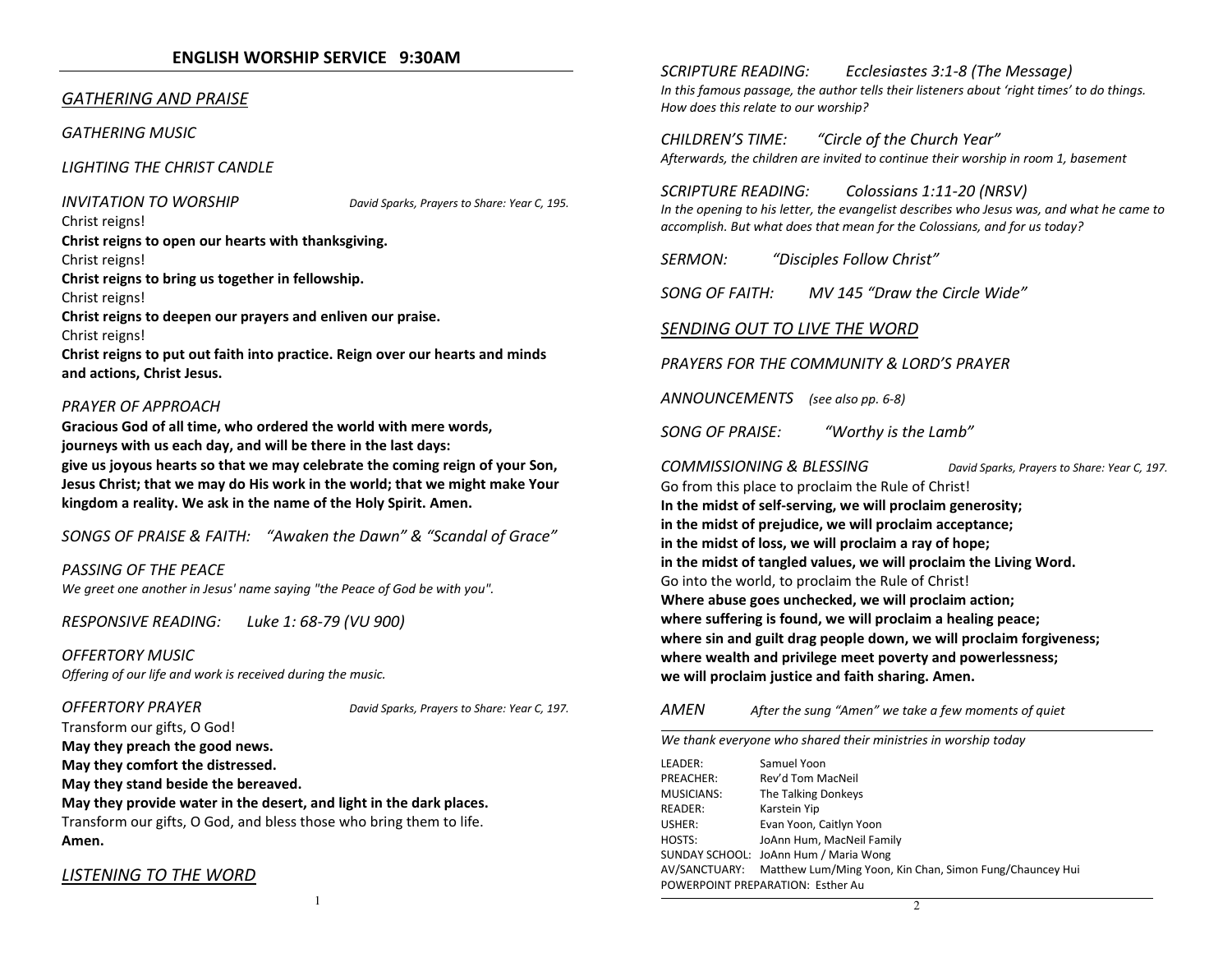### 上午十一時中文崇拜程序 CHINESE WORSHIP SERVICE ─────────────────────────────────────────────────────────────────────────────

| 主禮:張健忠<br>宣道: 張展雄牧師<br>司琴:黄淑薇<br>傳譯:張修斌(國語)<br>司事:譚穎嫺 | 陳孔玉娟        | Leader: Jones Cheung<br>Preacher: Rev. Chris Cheung<br>Organist: Grace Wong<br>Translator: Bin Zhang (Mandarin)<br>Ushers: Wing Haan Tam<br>Janet Chan |
|-------------------------------------------------------|-------------|--------------------------------------------------------------------------------------------------------------------------------------------------------|
| 陳鎮楣<br>簡報:杜國豪                                         | 陳鎮璣<br>戴梁潔玲 | May Chan<br>Kay Chan<br>Power Point: Wilson To<br>Margaret Tai                                                                                         |
| 音響:廖永輝                                                |             | PA System: Peter Liu                                                                                                                                   |
| 電琴序樂                                                  |             | <b>ORGAN PRELUDE</b>                                                                                                                                   |
| 唱詩第4首                                                 |             | <b>OPENING HYMN #4</b>                                                                                                                                 |
| 「人天同讚歌」                                               |             | "Round the Lord in Glory Seated"                                                                                                                       |
| 宣召                                                    |             | <b>CALL TO WORSHIP</b>                                                                                                                                 |
| 著往(第625首)                                             |             | INTROIT $(#625)$                                                                                                                                       |
| 同唱「主在聖殿中」                                             |             | "The Lord Is in His Holy Temple"                                                                                                                       |
| 牧師領禱                                                  |             | PASTORAL PRAYER BY MINISTER                                                                                                                            |
| 主禱文 (第649首)                                           |             | THE LORD'S PRAYER (#649)                                                                                                                               |
| 同唱「我們在天上的父」                                           |             | "Our Father "                                                                                                                                          |
| 詩班歌頌                                                  |             | <b>CHOIR ANTHEM</b>                                                                                                                                    |
| 「你心裏不要愁」                                              |             | "Let Not Your Heart Be Troubled"<br>(by Allen Alket)                                                                                                   |
| 指揮 葉賜光                                                |             | Conductor: Kenneth Yip                                                                                                                                 |
| 伴奏 黃淑薇                                                |             | Accompanist: Grace Wong                                                                                                                                |
| 問安                                                    |             | PASSING OF THE PEACE                                                                                                                                   |
| 兒童信息                                                  |             | <b>CHILDREN'S MESSAGE</b>                                                                                                                              |
| 由張展雄牧師主講<br>信息後兒童往樓下參加主日學                             |             | Children are dismissed to Sunday School after<br>the message led by Rev. Chris Cheung                                                                  |
|                                                       |             |                                                                                                                                                        |

| 啟應文                             | RESPONSIVE READING                                                                                                     |
|---------------------------------|------------------------------------------------------------------------------------------------------------------------|
| 詩篇46:1-11 (舊約第691頁)             | Psalm 46: 1-11 (NEB p. 648)                                                                                            |
| 讀經                              | <b>SCRIPTURE READING</b>                                                                                               |
| 耶利米書23: 1-6 (舊約第911頁)           | Jeremiah 23: 1-6 (NEB p. 943)                                                                                          |
| 唱詩第49首                          | <b>HYMN #49</b>                                                                                                        |
| 「同頌主名歌」                         | "Christ Is the King"                                                                                                   |
| 官道                              | <b>SERMON</b>                                                                                                          |
| 「公義的君王」                         | "The Righteous Ruler"                                                                                                  |
| 榮耀頌                             | <b>GLORIA PATRI</b>                                                                                                    |
| (歌詞在聖詩封底內頁)                     | (Hymn book inside back cover)                                                                                          |
| 會務報告                            | <b>PARISH CONCERNS</b>                                                                                                 |
|                                 |                                                                                                                        |
| 奉獻                              | THE OFFERING                                                                                                           |
| (歡迎同道使用插在長椅內的捐封,<br>也供忘記攜帶捐封者。) | (Donation envelopes are available in the pews for<br>Visitors or those who forgot to bring their own<br>assigned one.) |
| 獻禮文(第644首)                      | <b>OFFERTORY PRAYER (#644)</b>                                                                                         |
| 「萬物都是從主而來」                      | "All Things Come of Thee"                                                                                              |
| 祝福                              | <b>BENEDICTION</b>                                                                                                     |
| 三一頌                             | <b>DOXOLOGY</b>                                                                                                        |
| (歌詞在聖詩封底內頁)                     | (Hymn book inside back cover)                                                                                          |
| 唱詩第417首                         | RECESSIONAL HYMN #417                                                                                                  |
| 「生命之君歌」                         | "O Jesus, Prince of Life and Truth"                                                                                    |

後座有即時傳譯設備,譯為國語(撥M字)。如需聽筒或簡體字聖經請向司事長索取。 Simultaneous translation into Mandarin (switch to M) is available. Please obtain headphones or Simplified Chinese Character Bible from the Chief Usher.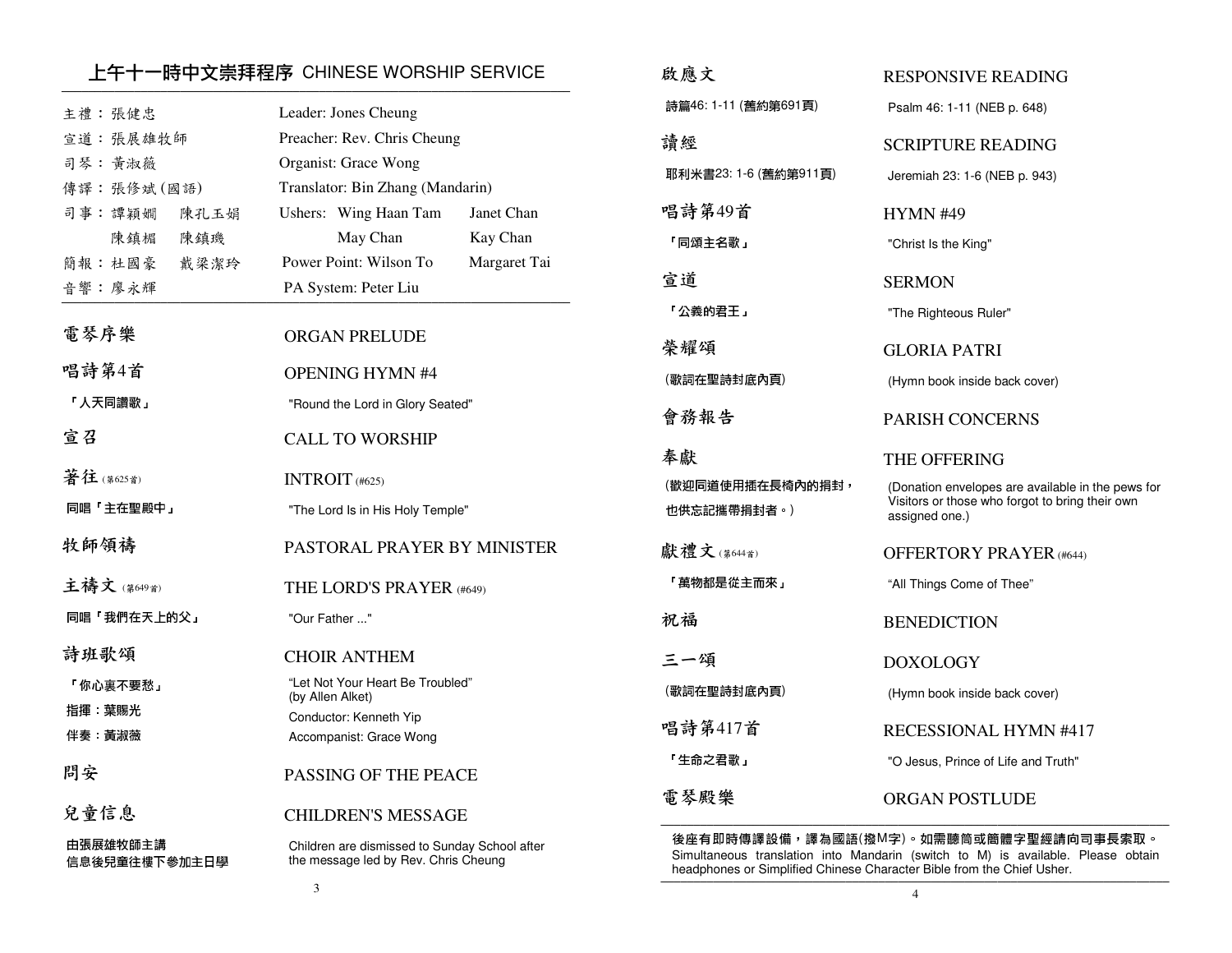# <u>本主日獻花 DONATIONS FOR SUNDAY FLOWERS</u> :<br>.

Alice Lui

陳永佳、孔玉娟

## <u>本主日獻刊 DONATIONS FOR SUNDAY BULLETIN</u> :<br>.

陳永佳、孔玉娟

# 歡迎 **WELCOME**:

- $\mathbf{e}_{\mathbf{e}}^{\mathbf{e}_{\mathbf{e}}}$  英文崇拜後在懷熙中心有茶聚,歡迎各位參加。 After the 9:30am service, please join us for fellowship and refreshments in the T.H. Chan Memorial Hall.
- ◆ 弟兄姊妹如有個人或對教會關懷事項,張展雄牧師和麥尼以牧師歡 ❖ 迎你們於他辦公時間到教會面談,請先用電話預約。若有代禱的需要,請將代禱事項發送電郵或致電聯絡他(見週刊背頁)。

 If you have personal concerns or concerns about the church, Rev. Cheung and Rev. MacNeil welcome you to visit during office hours for private conversation. Please call in advance to set up date and time. Also, if you need prayer, please email them the prayer item or contact by phone (contact information on the back of the bulletin).

### 本週聚會與活動 **ACTIVITIES THIS WEEK**

| 今日下午12:15        | 英文崇拜歌頌小組在正堂練習                                |
|------------------|----------------------------------------------|
| Today 12:15pm    | Talking Donkeys' rehearsal in the Sanctuary. |
| 今日下午1:30         | 教會詩班在正堂練習                                    |
| Today 1:30pm     | Church Choir rehearsal in the Sanctuary.     |
| 今日下午2:15         | 團契健康排舞在運動場進行                                 |
| Today 2:15pm     | Fellowship Line Dance in the gym.            |
| 星期三下午2:00        | 國語班在友誼廳進行                                    |
| Wednesday 2:00pm | Mandarin Class in the Fellowship Lounge      |
| 星期三晚上8:00        | 羽毛球活動在運動場進行                                  |
| Wednesday 8:00pm | Badminton in the gym.                        |
| 星期五晚上8:00        | 地板曲棍球活動在運動場進行                                |
| Friday 8:00pm    | Floor Hockey in the gym.                     |

# 代禱事項 PRAYER CONCERNS:

1. 我們為科屈斯家聯合教會、斯卡伯勒聖保羅聯合教會和多 倫多聖安德魯聯合教會的信仰社群祈禱。願上帝保佑使他們的事工得以增長。

 We pray for the communities of faith in Forest Home United Church, St. Paul's United Church in Scarborough, and St. Andrew's United Church in Toronto. May God bless and grow their ministries.

2. 我們為結束出於政治動機被逮捕和審訊禱求。願這些政治犯早日獲得釋放,並願他們得到所需的治療和支援。 We pray for an end to politically motivated arrests and interrogation. May those political prisoners be freed, and may they receive the healing and support they require.

# 會務消息 **CHURCH NEWS**:

### 1. 派發三文治外展事工

派發三文治外展事工 Today's Sandwich Run<br>外展事工組定於今日前往多倫多市中心為無家可歸者派發 愛心三文治包。中英文崇拜的兒童將於上午10:15在懷熙中 心預備三文治午餐包。所有參與者在英文崇拜後集合分配午餐包、組織隊伍和路線,小吃後約上午11:30出發,行程 約二至三小時。歡迎大家參加。

 在整個冬季,我們繼續接受新的襪子(襪子是最需要的物品)、長襪、圍巾、手套、牙刷和牙膏,請慷慨捐輸。感 謝您們大力支持這一重要的事工。

 We are having a sandwich run in downtown area today after the English Service. Your continued support will make this meaningful outreach possible. Children of both services will meet in the gym around 10:15am to prepare sandwiches. We will leave for downtown at 11:30, and spend around 2-3 hours distributing lunches. Parents with young children can do a shorter route. All are welcome to assist.

 We continue to accept new socks (socks are the most needed item), toques, scarves, gloves, and toothbrushes and toothpaste throughout this winter season and thank you for supporting this important and needed program.